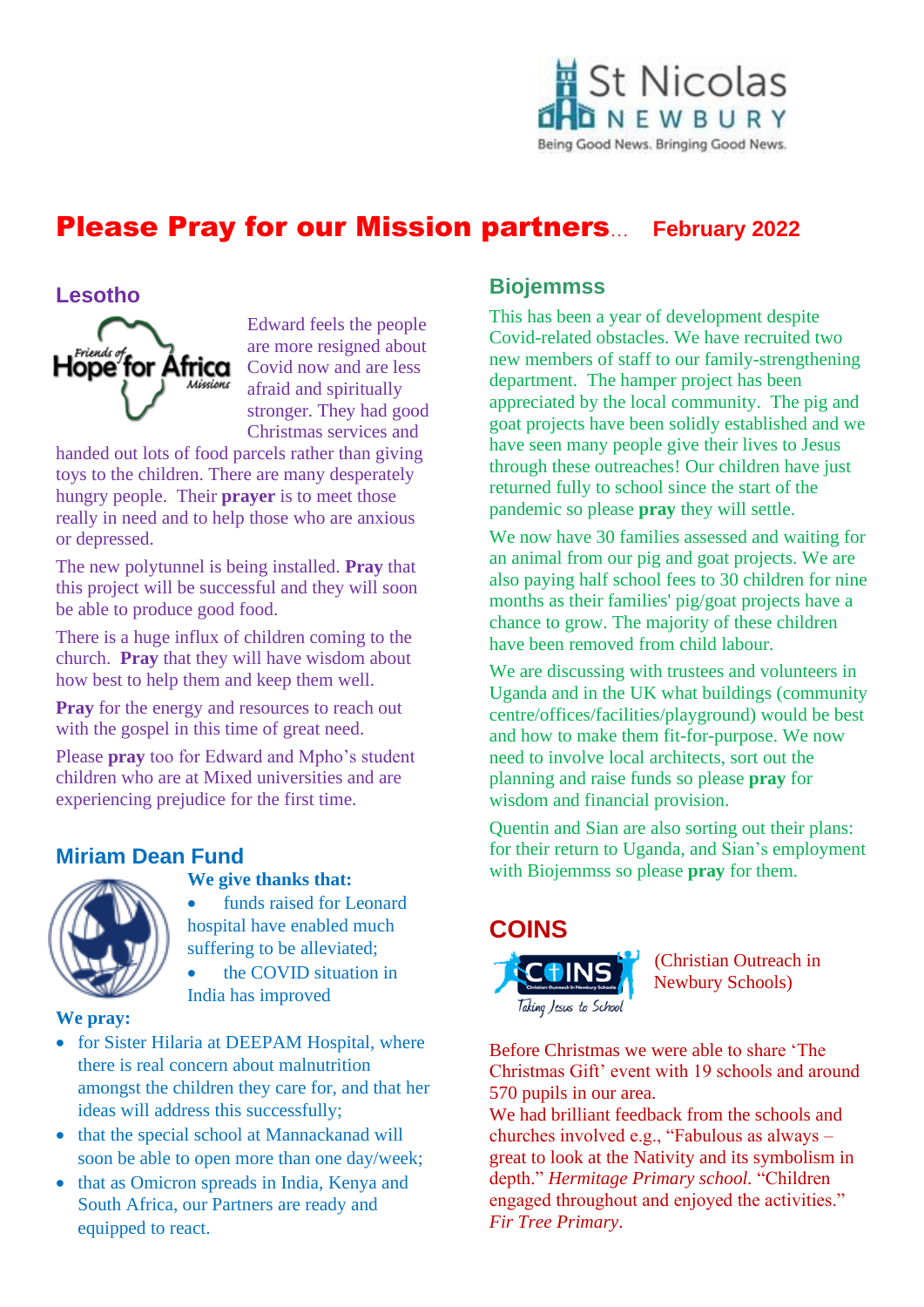We also produced a well-received Advent Calendar with links to COINS resources and local church services.



*Emma performing her monologue as Mary at St George's church, Wash Common*

#### *Please pray*

Give thanks and praise to God for Joni, Emma and Kate, our amazing schools' team and their continued creativity and enthusiasm for developing useful resources for teachers and pupils to learn about Jesus.

*Please pray for Supportive relationships and open doors with schools and teachers, as schools continue to be challenged by Covid.*

Please **pray** for assembly opportunities and in person clubs starting up this term, especially Kennet and Park House secondary and St Joseph's primary school.

*Please pray for wisdom around the planning and organising of 'Easter Eggsplored'.* 

# **Count everyone in**



**Our vision is for every church in England and Wales to welcome adults with learning disabilities so that they can know Jesus and grow in him.**

What a year – or two – it's been! The verse that speaks of man making his plans but the Lord ordering his steps has reassured us as we've had to hold our plans lightly. Thank you, for your support and prayers:

#### **Thanks**

- **Christmas -** the CEI Celebration, livestreamed from St Nic's and viewed 450 times on YouTube, was a joyful start to the season. Thank you to all who helped.
- **Festivals**  most 2021 conferences and festivals that cancelled invited CEI instead to film short engaging videos of teaching and worship. They reached more people than would normally have attended our on-site events. Praise God!
- **Bible reading**  our range of simple, accessible Bible reading notes continues to grow and the

latest is an illustrated booklet with 20 readings from the Psalms.

#### **Please pray**

- **Confidence** as COVID restrictions ease that there will be bookings for workshops and speaking in churches to inspire and equip people for ministry with adults with learning disabilities.
- **Makaton** –Janneke has run 4 enjoyable and successful Know & Grow Makaton workshops to teach simple signing for Christian vocabulary. Do pray for full validation by the Makaton Charity.
- **The future** we're looking for people with a heart for disadvantaged people to know Jesus. Pete and Christine remain committed and passionate about this mission and ministry but need younger folk to share the work and take over the baton.

# **SAT 7**

Sat7 is an international Christian media ministry, bringing life-changing joy to the people of the Middle East and North Africa through powerful faith-filled television and digital media programmes.

Please pray for:

- **Pray** for Pastor Chalah, leader of the largest Protestant Church in Algeria. He, along with others, are undergoing court hearings and face up to 5 years imprisonment as government clamps down on Christian activity. **Pray** for God's peace and that the charges get dropped. **Pray** Algerian believers will respond to pressure with faith and perseverance.
- **Pray** for the SAT-7 Turk team as their studio in Istanbul was badly flooded badly on 13<sup>th</sup> January. **Pray** for protection of valuable equipment and that the broadcasting can continue under difficult conditions.
- Hamon from Iran said recently**; "**With your guidance, I decided to truly commit my heart to Christ and I have been going through teaching for new believers, it is so amazing how I am able to get answers to my questions. Also, I can't believe how my prayers are being answered. I am ever so grateful that you have helped me on this journey. I pray the Lord's blessings and perfect will for you."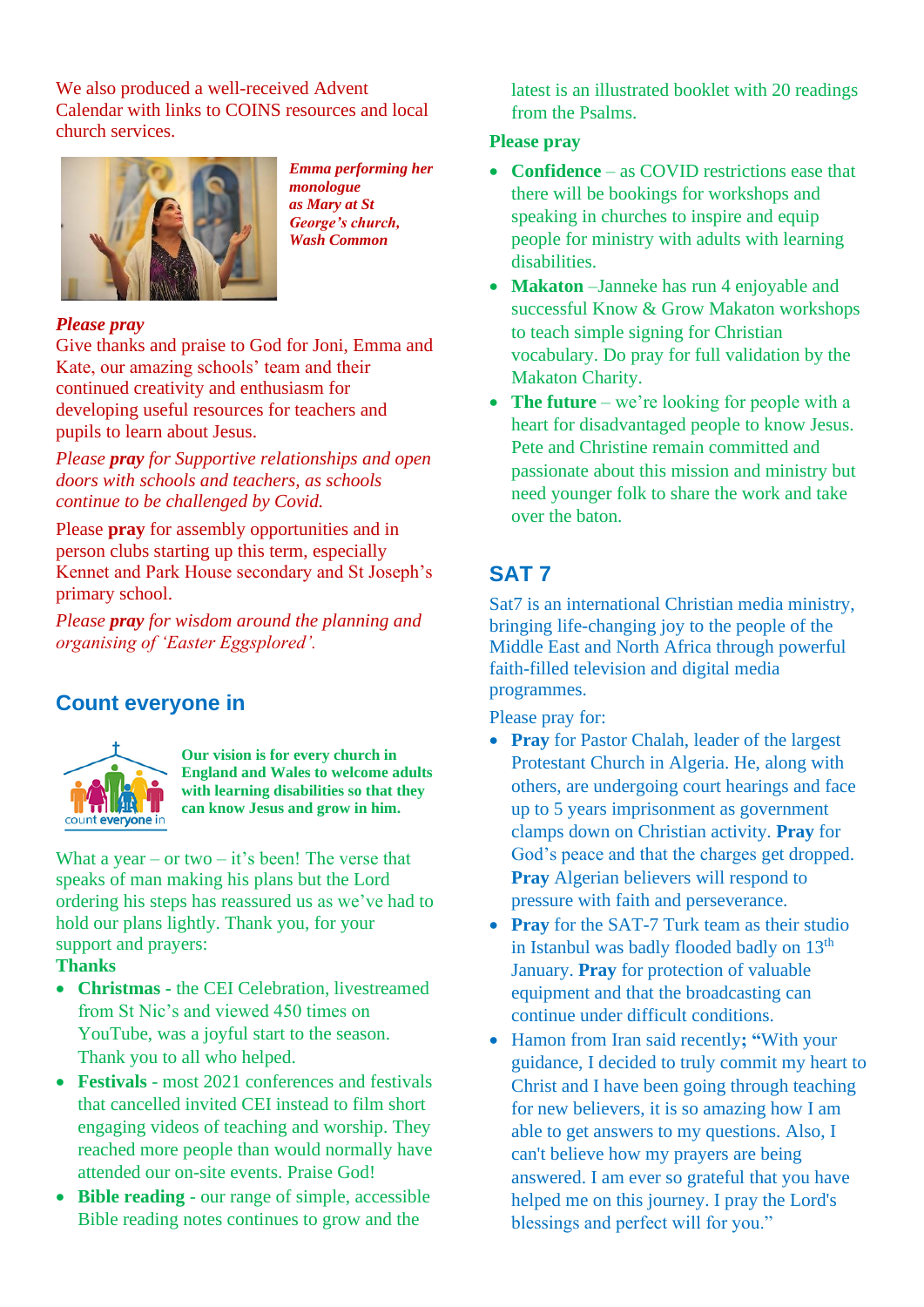• **Praise** God for the lives that have been touched and that God would continue to use SAT-7 to transform many more lives in 2022.

# **YMCA**

We had to be creative in lockdown using social media and some outdoor work when permitted. Please pray for the proper restart of:

- **Space** a place for young carers to be youthful and carefree, where there are activities and support and fun… and they can leave behind their home responsibilities
- **Fusion** groups places where vulnerable teenagers can be themselves, where seeds of faith can be thrown out in conversations, games, debates and through chatting and listening, young people can grow in faith
- **Pray also** about the possibility of working with Berkshire Youth at the Waterside Centre which was successful in supporting the young people in Newbury before it closed for refurbishment
- **Pray** as we explore ways to rekindle the work that James did with the youngsters in the Clay Hill area of Newbury
- **Give thanks** for all the young people we are in touch with, and for our faithful Volunteers
- **Pray** for our Board and for new members

# Newbury Street Pastors



Newbury Street Pastors celebrate their 10th anniversary in March! And the Rev Les Isaac, the original founder of Street Pastors way back in Brixton, is coming to speak to

us. Fantastic privilege to hear him.

**Thanks** for our very committed board of trustees who 'manage' Newbury Street Pastors and who keep us funded through various initiatives to supply us with our essentials: bottles of water, flip-flops, lollipops and First Aid equipment.

#### **Prayer**

We are still a little short of Prayer Pastors to support us when we are out on the streets on Saturday nights. We have two teams with St Nic's members in them that are currently without prayer pastors.

Prayer Pastors can do the whole shift or just the first part of the shift. They can be physically at the Baptist Church which is our nice warm base, or

they can pray from home available to phone calls from the Street Pastors out that evening. They can join with us at the Baptist Church at 10.00pm for our 30-minute Bible time and reflection led by a minister and then go back home to be available for phone calls. It could be a regular commitment every five weeks or you could offer two Saturdays per year, for example. There are lots of options

## **SU St Petersburg Vera Zhuravleva**

• Remember the ongoing work – regular groups meeting in the Bible Centre in St Petersburg,



groups meeting on line, the weekly club of children and teenagers in Murmanskie Vorota.

- Give **thanks** that even though summer camps had to be cancelled, work took place among teenagers from the local village: **pray** that good conversations last summer would continue to bear fruit in their lives throughout the year.
- Give **thanks** for the opportunity to carry out repairs and extensions at the campsite in Murmanskie Vorota and **pray** that the long awaited gas supply would indeed be connected this summer.
- After the death of Father Anufrii, **pray** that God would bring a new priest who loves the Lord to the St Andrew's Centre in Volkhov (near Murmanskie Vorota)

# **B** Bible<br>Society

The Newbury Action Group's activities have been largely curtailed during pandemic restrictions. However, we continue to pray for Bible Society worldwide, distribute the Word in Action magazine and support 'Bible-a-month' project etc. In 2022 we are hoping to have a stand at the forthcoming local 'Gathering' of Christians Together in the Newbury Area, hope to recruit much needed new members to our Group and plan to run some of our normal events to help fund and promote the work of the Society locally.

In particular, we support the work of the Egyptian Bible Society who have held online Bible competitions for teenagers and continue to work tirelessly to spread the Word of God.